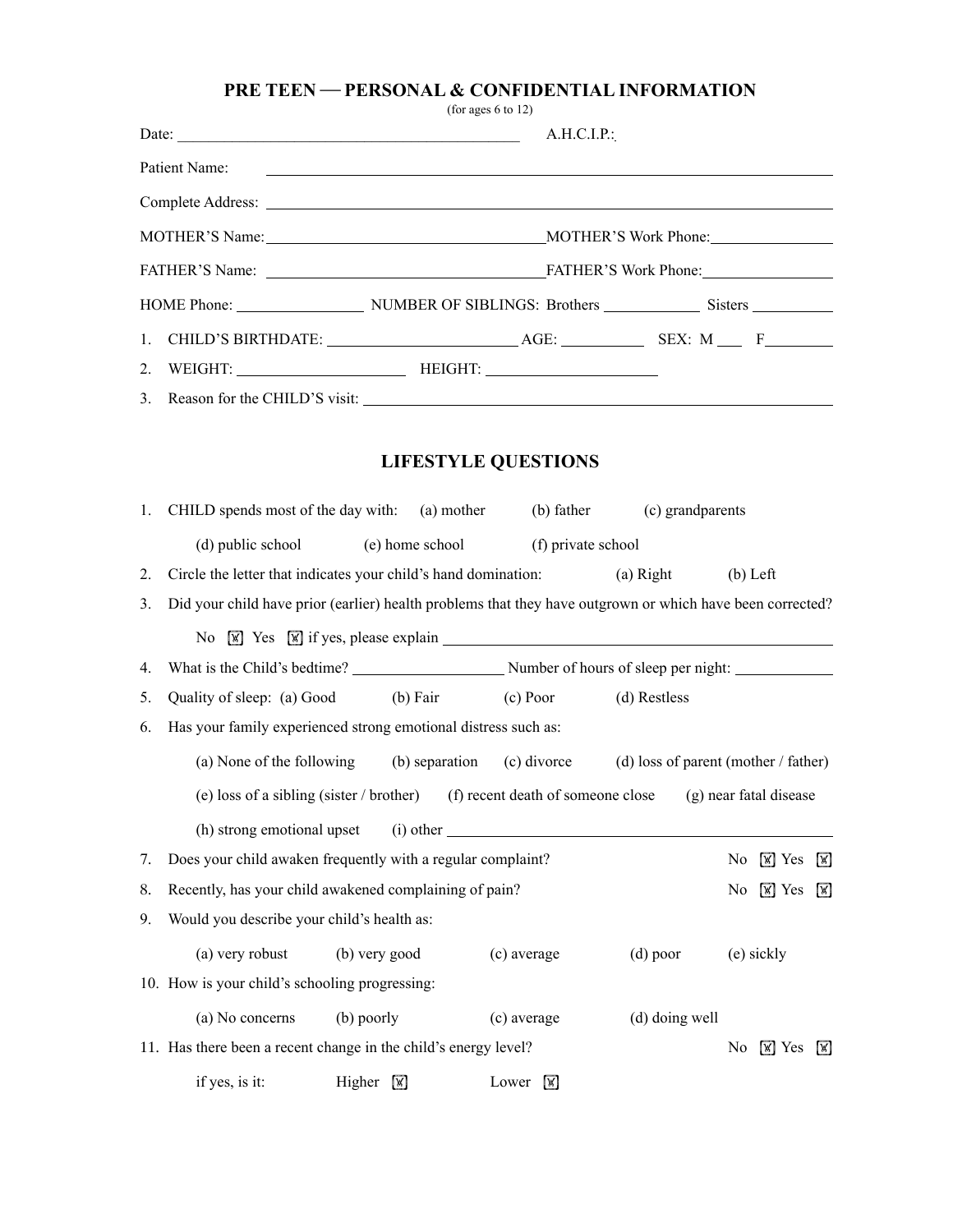| 12. Does your child seem to be developing as you would expect: |                       |                                                                                       |                                                  |  |
|----------------------------------------------------------------|-----------------------|---------------------------------------------------------------------------------------|--------------------------------------------------|--|
| regarding size, strength and co-ordination?                    |                       |                                                                                       | No $\boxed{\mathbb{X}}$ Yes $\boxed{\mathbb{X}}$ |  |
| 13. Are there any concerns with the child's diet?              |                       |                                                                                       | No $\boxed{\mathbb{X}}$ Yes $\boxed{\mathbb{X}}$ |  |
| if yes, please explain                                         |                       |                                                                                       |                                                  |  |
|                                                                |                       | 14. Are you concerned with any of the following regarding bowel and bladder function? |                                                  |  |
| (a) Regularity                                                 | (b) Stool consistency | (c) Pain with bowel movements                                                         | (d) Bedwetting                                   |  |

## **HEALTH HISTORY**

1. Please check any of the following if they are a concern to you:

|    | Mouth breathing $\boxed{\mathbb{X}}$                                                | Snoring $\boxed{\mathbb{X}}$                 | Tonsillitis<br>$\overline{M}$ |                | Adenoids<br>$\mathbb{W}$ |                      |
|----|-------------------------------------------------------------------------------------|----------------------------------------------|-------------------------------|----------------|--------------------------|----------------------|
|    | Recurrent ear infection $\boxed{\mathbb{X}}$                                        | Tubes in ears $\boxed{\mathbb{X}}$           | Hoarseness<br>$\sqrt{N}$      |                |                          |                      |
|    | Recurrent throat infections<br>W                                                    | Difficulty breathing $\sqrt{\mathbf{x}}$     | Watery or swollen eyes        | <b>M</b>       |                          |                      |
|    | Sinus infection $\sqrt{\mathbb{M}}$                                                 | Recurrent eye infection $\boxed{\mathbb{X}}$ |                               |                |                          |                      |
| 2. | Please check any occurrence of Childhood diseases or conditions:                    |                                              |                               |                |                          |                      |
|    | Mumps $\boxed{\mathbb{X}}$<br>Measles $\boxed{\mathbb{X}}$                          | Chicken pox                                  | German Measles<br>W           |                | W                        |                      |
|    | <b>Baby Measles</b><br>W<br>Anaemia $\sqrt{\mathbb{x}}$                             | Thrush $\boxed{\mathbb{X}}$                  | Hernia<br><b>M</b>            |                |                          |                      |
|    | Undescended testicles<br>W                                                          | Appendix $\boxed{\mathbb{X}}$ Other          |                               |                |                          |                      |
| 3. | Does your child have or complain of frequent HEADACHES?                             |                                              |                               | No             | $\mathbb{W}$ Yes         | $\mathbb{W}$         |
| 4. | Does your child complain of pain or soreness in the legs, knees, ankles, or feet?   |                                              |                               | No             | $\mathbb{W}$ Yes         | X                    |
| 5. | Does your child complain of pain or soreness in the arms, elbows, wrists, or hands? |                                              |                               | No             | $\mathbb{W}$ Yes         | ⊠                    |
| 6. | Is your child currently (or recently) taking any of the following medications?      |                                              |                               | No             | $\mathbb{W}$ Yes         | <b>M</b>             |
|    | For what:<br>(a) Antibiotics<br>$\sqrt{M}$                                          |                                              |                               |                |                          |                      |
|    |                                                                                     |                                              |                               |                |                          |                      |
|    | (b) Tylenol<br>(c) Aspirin $\mathbb{F}$<br>$\sqrt{M}$                               |                                              |                               |                |                          |                      |
| 7. | Is your child following an immunization program?                                    |                                              |                               | No             | $\mathbb{W}$ Yes         | $\sqrt{\mathbb{X}}$  |
| 8. | Has your child had any reaction to the immunization program?                        |                                              |                               | No             | $\mathbb{W}$ Yes         | $\boxed{\mathbb{X}}$ |
| 9. | Has your child had any allergic reaction to any medications?                        |                                              |                               | No             | $\mathbb{W}$ Yes         | X                    |
|    | 10. Does your child have any problem with dry scaly skin or persistent rashes?      |                                              |                               | N <sub>0</sub> | $\mathbb{W}$ Yes         | <b>M</b>             |